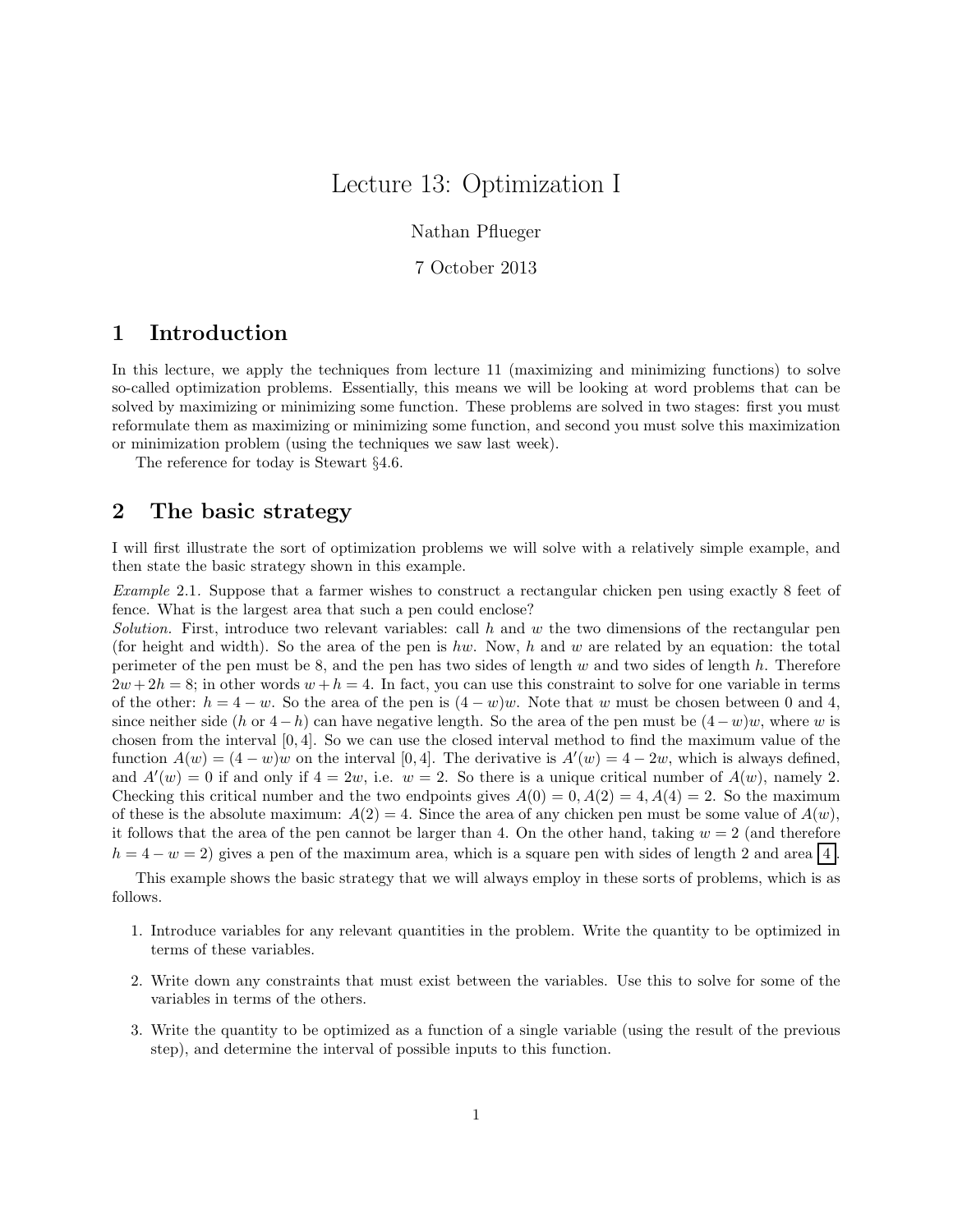4. Find the maximum (or minimum) of this function on the interval you have determined, using methods from lecture 11.

Note. There are many tricks that can be used to make these sorts of problems easier. Here are a couple; we'll see these illustrated in examples later.

- If there are several variables (related by constraints), try to work in terms of the one variables which will make your work easiest (in the example above, it doesn't matter if you work in terms of h or  $w$ , but we'll see other examples where one choice is much easier than another).
- Sometimes, if you want to optimize one quantity, it is easier to optimize its square (or some other function of it). For example, it is usually easier to optimize the square of a distance than the distance itself (we'll see an example of this in the next section).

## 3 Examples

Here are a few more example problems, which can be solved using the differentiation techniques currently at our disposal. In lecture 15 we'll see some more examples using more differentiation techniques.

Example 3.1. Suppose now that the farmer wants to enclose exactly 10 square feet, and want to use the minimum possible amount of fence. How much fence does he need? As before, he'll be using a rectangular pen.

Solution. As before, let  $h, w$  be the two dimensions of the pen. What makes this problem different from before is that the constraint and the quantity to be optimized have switched places. The constraint is now  $hw = 10$  (the area must be 10), while the quantity to be optimized is the perimeter  $2w + 2h$ . Now use the constraint to solve for one variable: for example, we can write  $w = 10/h$ . Then the perimeter is now  $P(h) = 2 \cdot \frac{10}{h} + 2h = \frac{20}{h} + 2h$ . In this case, h could be anything in the interval  $(0, \infty)$  (of course practically speaking you would never make h anywhere near 0 or  $\infty$ , but it turns out now to matter for the optimization). Then  $P'(h) = -\frac{20}{h^2} + 2$ , which is defined for all positive h. So  $P'(h) = 0$  if and only if  $2 = \frac{20}{h^2}$ , i.e.  $h = \sqrt{10}$ . So the function  $P(h)$  has a unique critical number, namely  $\sqrt{10}$ . Now,  $P''(w) = \frac{40}{h^3}$ , which is always positive (when h is positive), so  $P(h)$  is concave up on  $(0, \infty)$ ; it follows that  $P(h)$  has a local minimum at  $h = \sqrt{\frac{10}{h}}$ , and that this is also a global minimum (because the whole graph must lie above the tangent line at  $h = \sqrt{10}$ , which is horizontal). So the minimum possible amount of fence needed is  $P(\sqrt{10}) = \frac{20}{\sqrt{10}} + 2\sqrt{10} = \boxed{4\sqrt{10}}$ . This minimum is achieved by taking  $h = \sqrt{10}$  and  $w = \frac{10}{\sqrt{10}} = \sqrt{10}$ ; this is, the shape of the pen should be a square.

Example 3.2. Suppose that you are constructing an aluminum can that must hole  $500mL$  (i.e. its volume must be  $500mL$ ). The can is shaped like a cylinder. So the cost of making this can is given by the surface area (in  $cm<sup>2</sup>$ ) of this cylinder times the price of aluminum per square centimeter. Therefore you'd like to design the can to have the minimum possible surface area. What is this minimum possible surface area? Solution. Begin by introducing the following variables: let r be the radius of the can, and h the height. Then you an express the volume and surface area as follows<sup>1</sup>

> Volume =  $\pi r^2 h$ Surface area  $= 2\pi r^2 + 2\pi rh$

Let's assume that r and h are measured in  $cm$ , so that surface area is measured in  $cm<sup>2</sup>$  and volume is measured in  $cm^3$  (or  $mL$ , which is the same thing).

<sup>&</sup>lt;sup>1</sup>We certainly don't expect you to know this surface area formula from memory, but it isn't too difficult to obtain: just divide the surface area into the two circles on top and bottom, each of area  $\pi r^2$ , and the side, which has circumference  $2\pi r$  and height h, for area  $2\pi rh$ .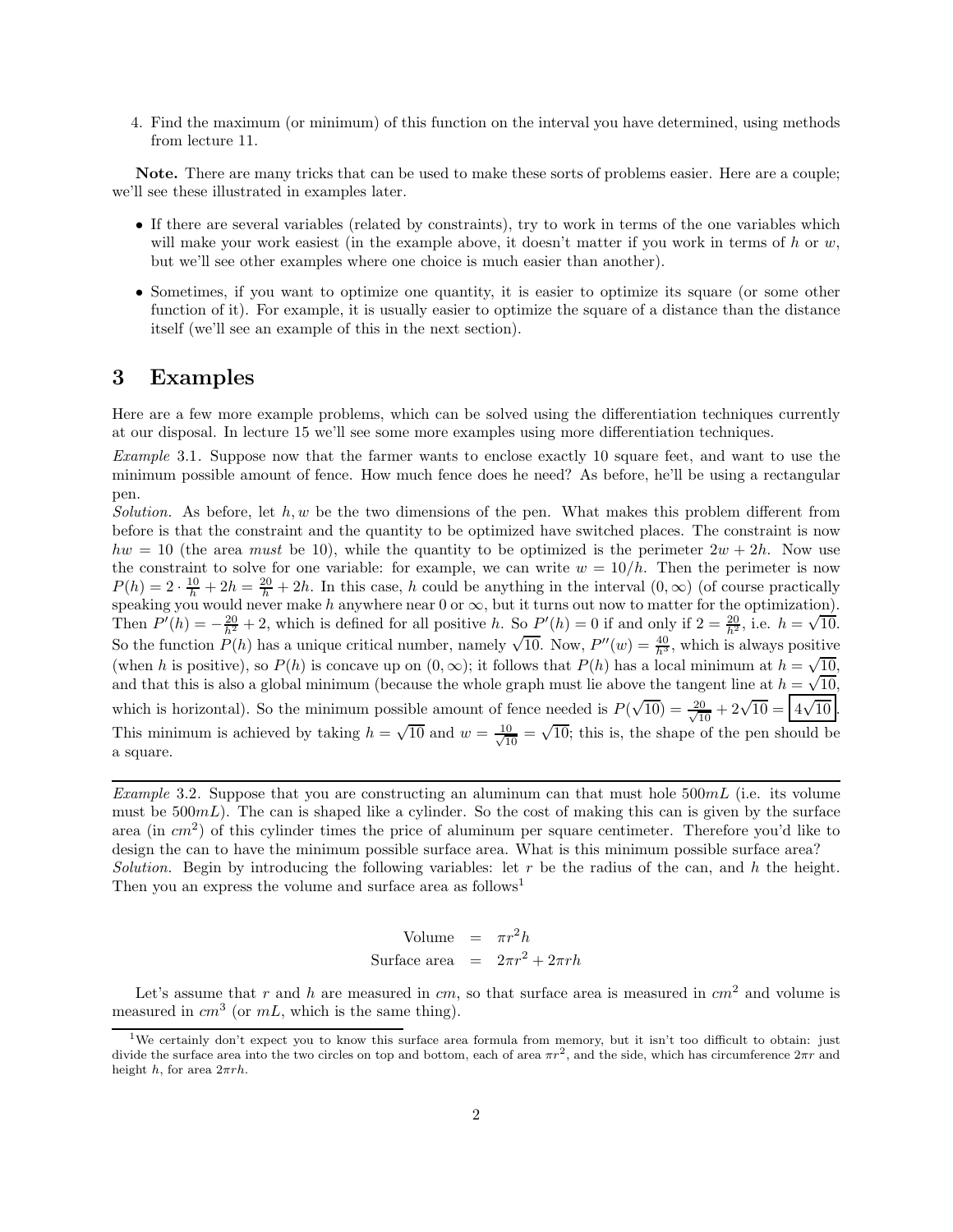The constraint we know is that the volume of the can must be  $500mL$ . That is,  $\pi r^2h = 500$ . We should solve for one of the variables. In this case, it is somewhat easier to solve for  $h$ , since we can avoid taking a square root in this case:  $h = \frac{500}{\pi r^2}$ . Then the volume can be expressed as the following function of r.

$$
V(r) = 2\pi r^2 + \frac{1000}{r}
$$

Here, r must be chosen to be positive, i.e. from the interval  $(0, \infty)$ . We can find the first two derivatives of V using the power rule.

$$
V'(r) = 4\pi r - \frac{1000}{r^2}
$$
  

$$
V''(r) = 4\pi + \frac{2000}{r^3}
$$

From the expression for  $V''(r)$ , we see that the function is always concave up on the interval  $(0, \infty)$ , meaning that any critical number gives a local minimum, which must in fact be a absolute minimum as well. To find the critical value, solve the equation  $0 = V'(r)$ , to obtain  $4\pi r^3 = 1000$ , or  $r = \sqrt[3]{\frac{500}{\pi}}$  $\frac{1}{\pi}$ . This is the unique critical value, so it gives the unique absolute minimum, which is  $V(r) = 2\pi \left(\frac{500}{\pi}\right)^2$  $\left(\frac{00}{\pi}\right)^{2/3}$  +  $\frac{1000}{\sqrt[3]{500/\pi}}$ . This could be simplified further, but the simplification is not too illuminating: the approximate value is 349. So the smallest possible surface area is  $\approx 349 \text{cm}^2$ , which is achieved for  $r \approx 4.3 \text{cm}$  and  $h \approx 8.6 \text{cm}$ .

By the way, one way to phrase the upshot of all the analysis above is: to minimize the surface area of the can, you should choose the diameter of the base to be equal to the height. This is approximately true for a standard 1 gallon paint can, which is  $6\frac{1}{2}$  inches in diameter and  $7\frac{3}{4}$  inches in height. Of course (as you can readily see by thinking of other cans you've seen) other proportions are also common, reflecting the fact that surface area is not always the most important feature to optimize. The optimal choice will depend on many other factors.

Example 3.3. Find the minimal distance from the point  $(3,4)$  to the line described by  $4x + 3y = 12$ .

Note. There are of course much better ways to solve this problem than using calculus; in particular it can be solved by a bit of middle school geometry. But the problem here serves as an illustration of the techniques we're using; in particular, we will ask slightly different problems on the homework, where the same technique described here (using calculus) will work, whereas an elementary calculation would be much more difficult. In any case, if you can find the elementary method, I certainly encourage you to carry it out and then check to make sure that it gives the same answer<sup>2</sup>.

Solution. Introduce variables x and y; let them be the coordinates of some point on the line. These are related by the constraint  $4x + 3y = 12$ , which you can solve to obtain  $y = 4 - \frac{4}{3}x$ . The quantity we wish to optimize is the distance d from  $(x, y)$  to  $(3, 4)$ . This can be computed by the standard distance formula between two points in the plane (also known as the Pythagorean theorem).

<sup>&</sup>lt;sup>2</sup>In fact, I solved this problem first with an elementary method, as a way of checking that I did the calculus correctly.